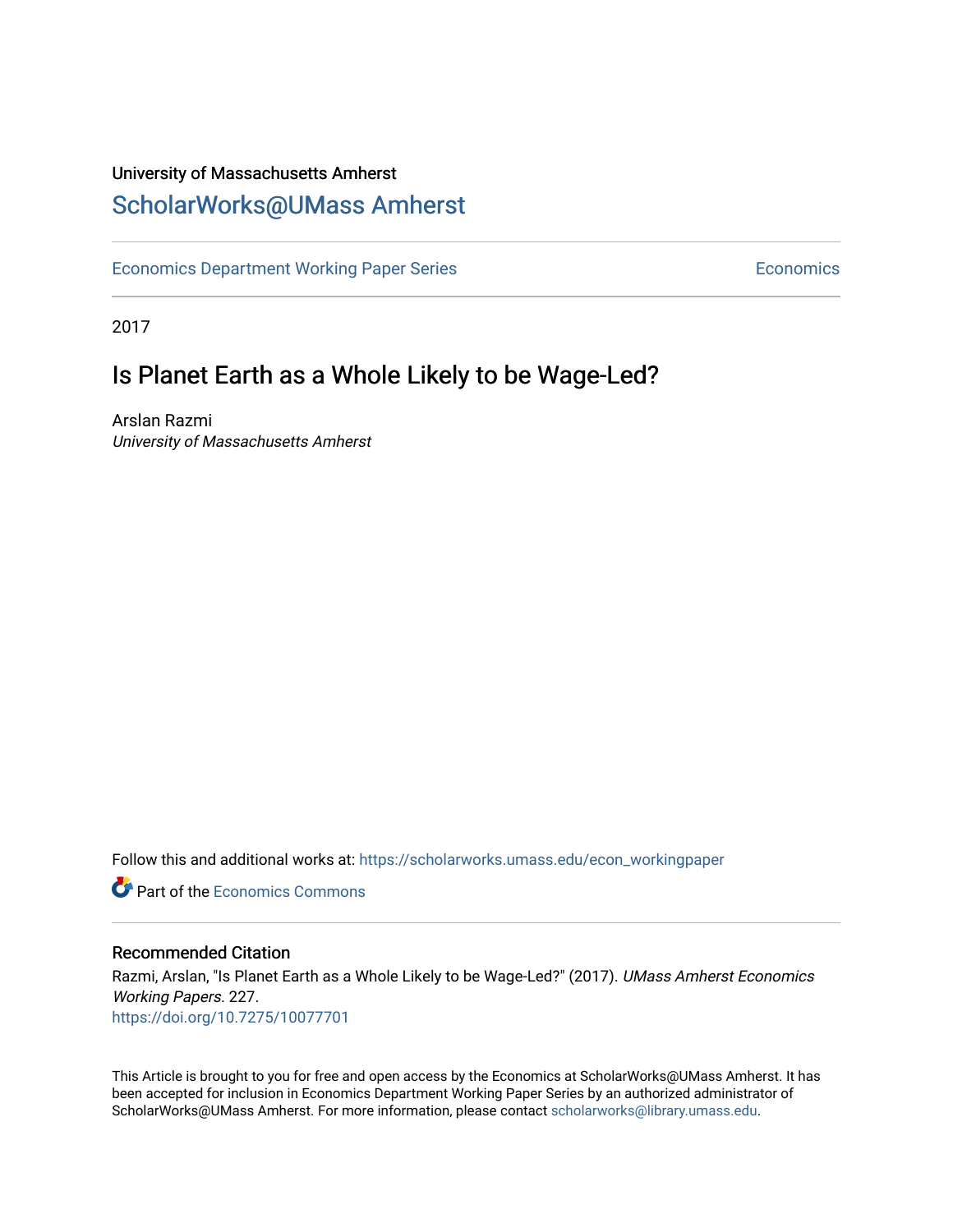# **DEPARTMENT OF ECONOMICS**

**Working Paper**

## **Is planet Earth as a whole likely to be wage-led?**

by

Arslan Razmi

Working Paper 2017-11



## **UNIVERSITY OF MASSACHUSETTS AMHERST**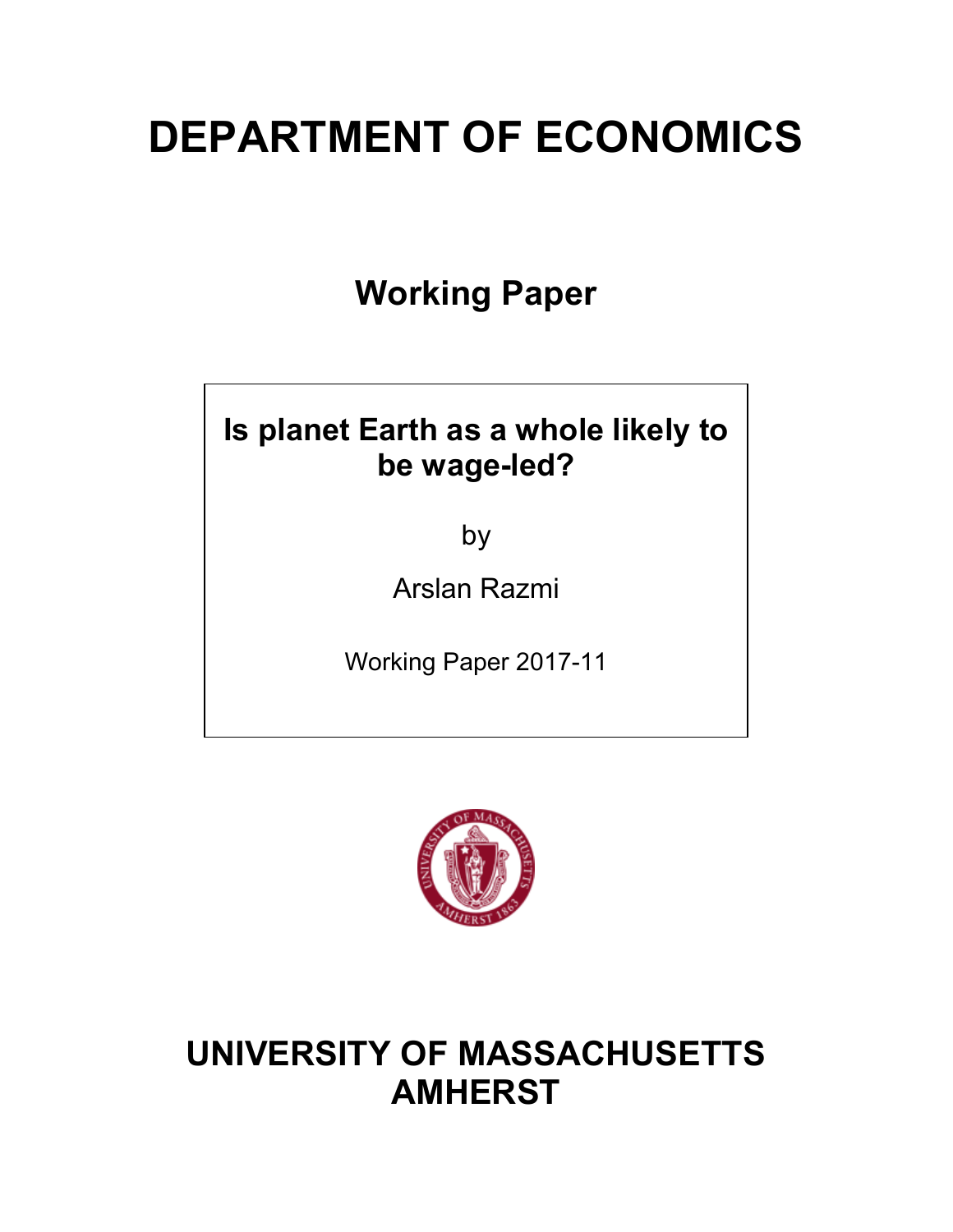## Is planet Earth as a whole likely to be wage-led?

Arslan Razmi<sup>∗</sup>

April 24, 2017

#### Abstract

Evidence regarding the relationship between distribution, demand, and growth in the short run has been mixed. Open economy models that create the possibility of "beggar-thy-neighbor" growth offer one theoretical explanation for why this may be expected. Several authors have argued recently, however, that even if demand and growth are profit-led in many individual countries, the global economy is likely to be wage-led since the planet as a whole runs balanced trade. This paper finds that this argument, although intuitively appealing, does not hold up to careful examination. Although the world economy as a whole is a closed system, it is not isomorphic to a closed economy, thanks to repercussion effects, relative price movements, and cross-country heterogeneity. The effects of *global* redistribution depend on the nature of its constituent economies.

JEL classifications: F43, O41, O11, E12

Key words: Demand regime, income distribution, wage-led growth, neo-Kaleckian open economy models.

<sup>∗</sup>Department of Economics, University of Massachusetts, Amherst, MA 01003; email: arazmi@econs.umass.edu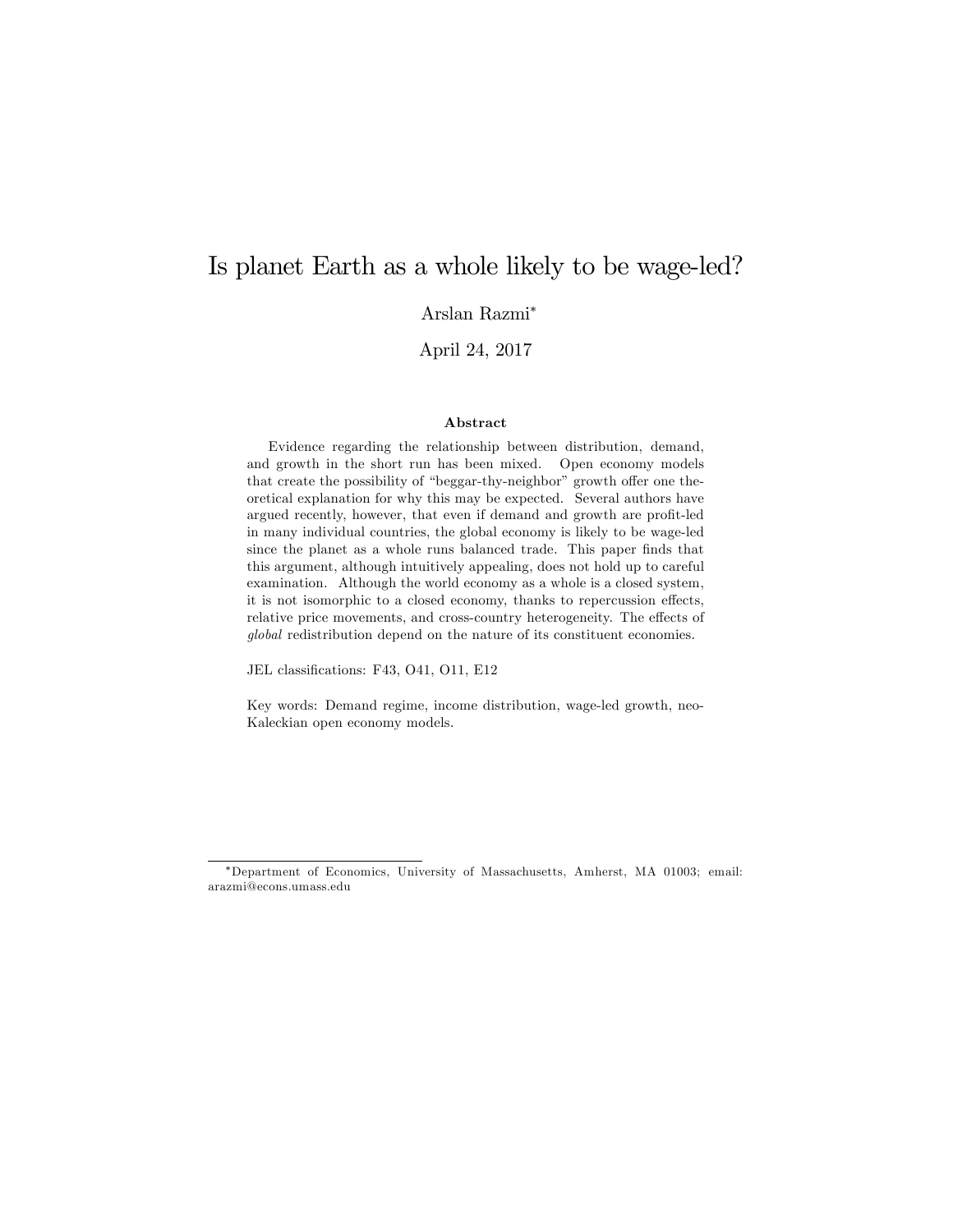### 1 Introduction and Background

By recognizing the dual role of wages - as costs of production and sources of aggregate demand — neo-Kaleckian models have made an extremely important contribution to short-run macroeconomic analysis. In a closed economy setup with mark-up pricing, involuntary unemployment, unutilized capacity, and nominal wage stickiness, a redistribution of national income from capitalists to workers  $-$  who save less, on average  $-$  may generate additional spending and demand. If firms respond by increasing capacity utilization, output rises. Insofar as investment responds positively to expected future demand, higher utilization boosts accumulation *given the profit share*. Thus, growth in a closed demanddriven capitalist economy could be wage-led barring a strong profit share effect on desired investment. Other work, however, has shown that growth is much less likely to be wage-led in an open economy. This is because while redistribution towards workers boosts consumption demand, it simultaneously reduces external demand by making the domestic good less competitive in international markets.

Blecker (1989) investigated this issue in an open economy "imperfect substitutes" framework by introducing a flexible mark-up factor over average variable costs. Depending on the specification of the mark-up, any increase in the real wage is partially or fully passed through to the export price, making domestic goods less competitive internationally. This counters any positive effects on growth through increased utilization and investment. Thus, if the Marshall-Lerner condition is satisfied, open economy considerations constrain the room for wage-led growth. Even an economy that is wage-led in the absence of international trade can transform into a profit-led one if a decline in real wages boosts international demand adequately to offset the fall in domestic absorption. However, this kind of growth has a "beggar-thy-neighbor" aspect to it as it originates from one country "stealing" demand from another. The rise in demand for the wage-lowering country, in other words, plays out in a zero-sum environment where one country benefits at the expense of the other. How is the analysis affected if we take the whole global economy as our unit of analysis?

Some recent literature has argued that since the world as a whole is a closed economy, global growth is likely to be wage-led. Put differently, since the constraint on export-led growth in an imperfect substitutes framework arises from the fact that one country runs trade surpluses at the expense of the other, and since the planet as a whole cannot run trade imbalances, the issues raised in an open economy context are not relevant, and the global economy is highly likely to experience wage-led demand and growth. Lavoie and Hein (2015)[p. 8] point out, for instance, that "at the level of planet earth, since net exports are zero by definition, the only reasonable strategy for the expansion of aggregate demand is to pursue a strategy of wage-led growth, that is, a strategy that is favourable to the labour force." Similarly, Onaran (2016)[p. 464] observes that "even if there are some countries, which are profit-led, the global economy as a whole is wage-led because the world is a closed economy. This makes intuitively sense; because planet earth is a closed economy, at least as long as we do not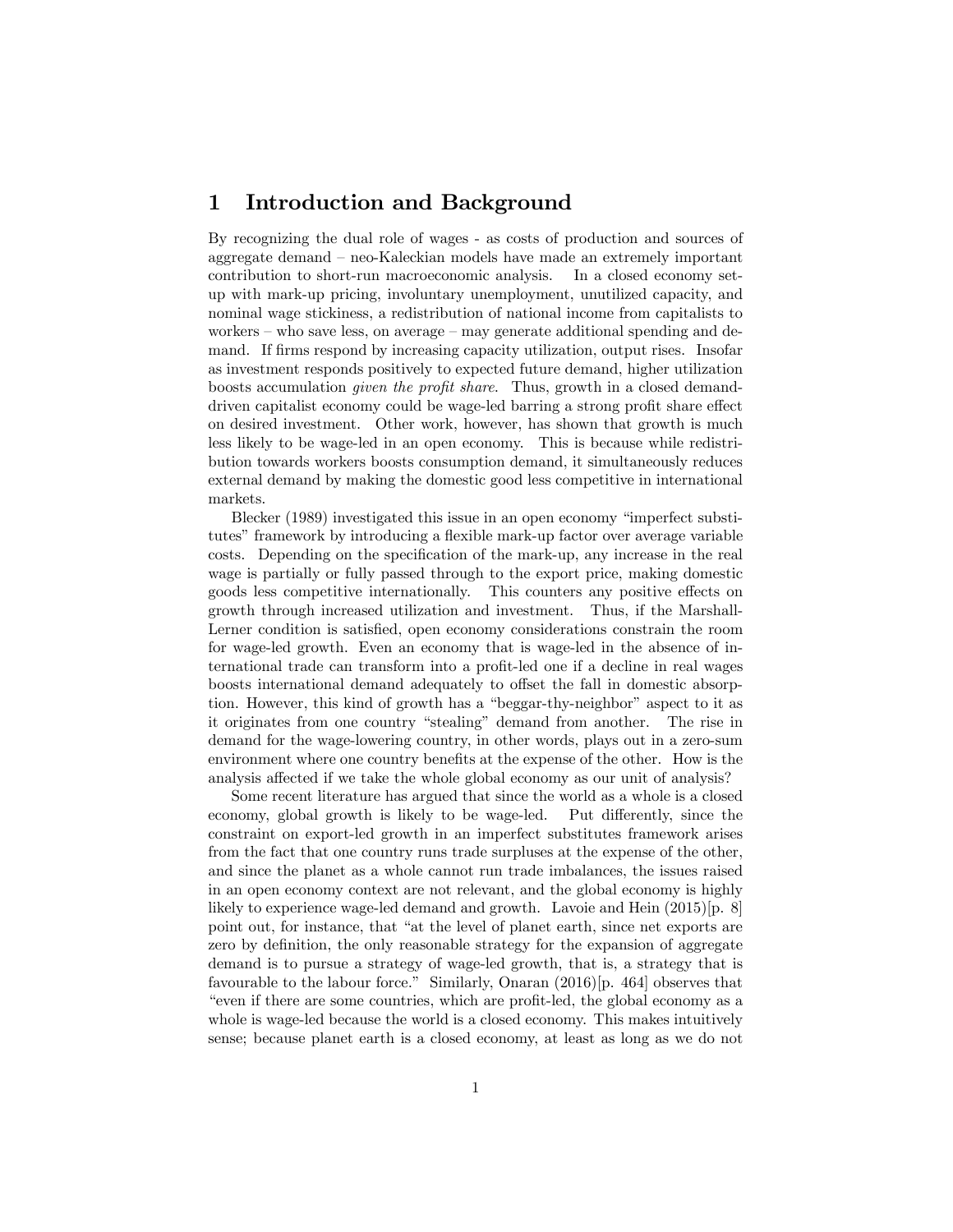trade with Mars!"

It is not clear, however, that the conclusion follows from the premise. The relevant issue is the presence of trade imbalances *within* the planet, that is, between countries. As long as countries differ along the relevant dimensions (saving rates, levels of capacity utilization, resource scarcity, consumer behavior, etc.), global demand as a whole can be either wage-led or profit-led, even in the absence of beggar-thy-neighbor effects. The same observations apply with even more force to global growth. The fact that the planet as a whole does not run trade surpluses or deficits against itself is not central.

To put the point across starkly, suppose that the world consists of two countries that are identical in every way. Indeed let's go further and assume that saving rates are identical across classes (capitalists and workers) within countries, so that re-distribution has no effect on spending. Increasing the real wage now has no effect on internal demand but lowers external competitiveness and, therefore, leads to a trade deficit.<sup>1</sup> Demand is thus affected negatively for the re-distributing country and we could say, using the conventional definition, that demand in the country is profit-led. The other country now has an equivalent trade surplus although there has been no re-distribution in that country. Thus world demand is profit-led even though intra-planetary trade is balanced, so there is no beggar-thy-neighbor effect at the global level. As long as there is a line dividing the globe into more than one economy, it is the national level demand that becomes the relevant unit of analysis.

Another stark example again involves a two-country world where both countries are identical in size and every other aspect except that one country produces its own investment goods but imports all its consumption goods from the other country while the other country is self sufficient in consumption goods. Then a re-distribution towards profits in the first country increases investment spending without affecting the (non-existent) consumer demand for the domestic good. Utilization rises as a result and demand in that country is profit-led. Moreover, the boost in utilization increases consumer demand for the second country's goods, increasing utilization there as well. The world as a whole then appears to be profit-led thanks to differences in consumer demand for the goods produced in the two countries.

This paper explores the conditions under which the global economy as a whole could experience wage- or profit-led demand and growth in the short run. I start with a simple framework where the world consists of two countries and both countries are exactly identical in terms of the level of capital stocks, saving, investment, and consumption behavior, and income distribution. Both countries are capital abundant in the sense that a lack of capital does not constrain production and capacity utilization varies in response to demand. Employing this framework, I first show that, even in a zero sum, beggar-thyneighbor world, the nature of world demand is not independent of constituent country characteristics. I do this by demonstrating the effects of differences in consumption demand for goods across countries. Next, I show that, even if we

<sup>&</sup>lt;sup>1</sup> Assuming that the well-known Marshall-Lerneer condition is satisfied.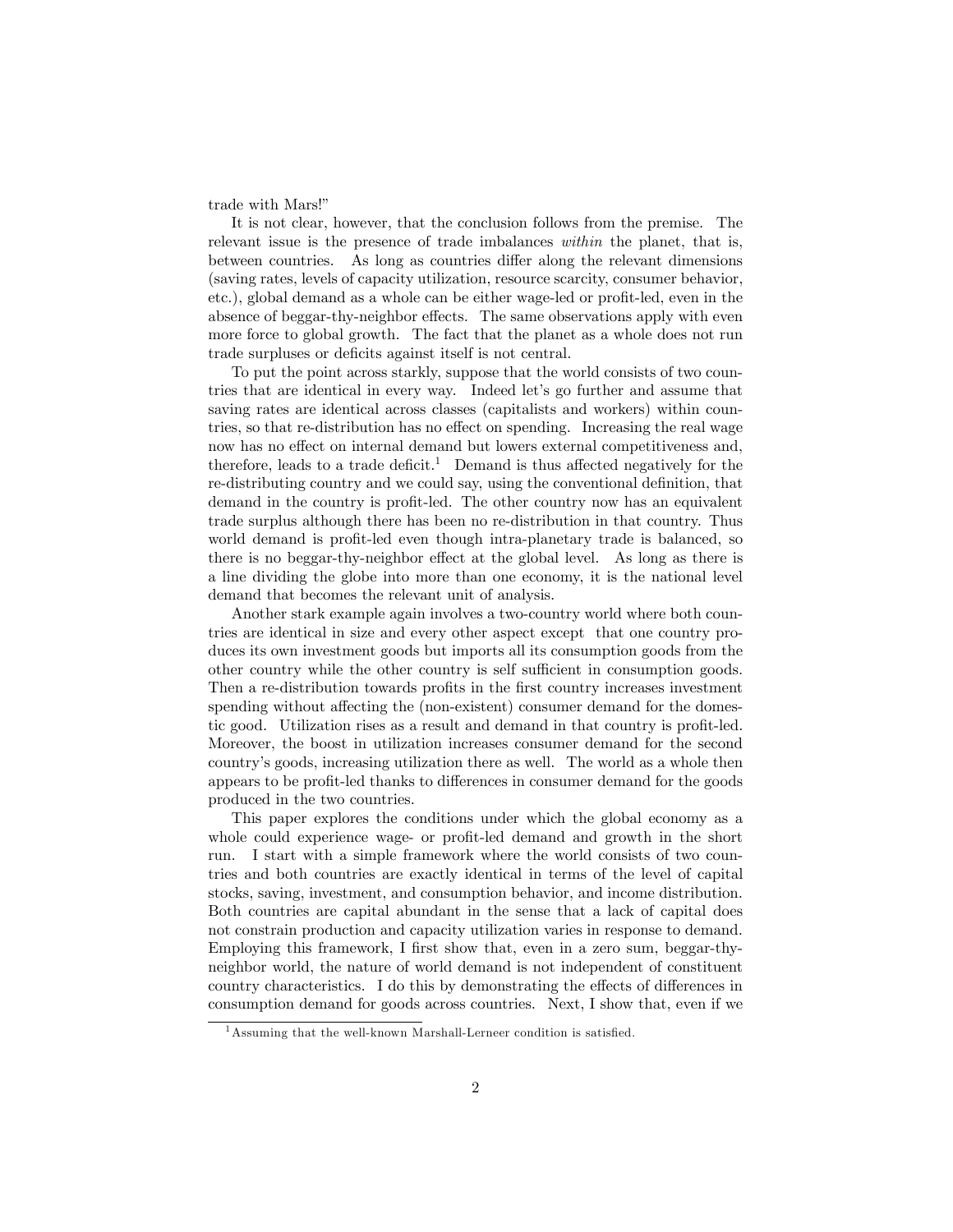assume away beggar-thy-neighbor effects through constant relative prices, the nature of world demand and growth continues to depend on constituent country characteristics. Again, I do this by demonstrating the effects of differences in consumption patterns. In particular, I show that, even in this boiled down set-up, global demand could be either profit-led or wage-led, while the nature of the demand regime *within* each country depends on global consumption behavior via repercussion effects. For example, if global consumption is skewed heavily towards the good produced by one country, then the other country will tend to have profit-led demand. The intuition is simple; if the good produced by a country is only used as an investment good, then any global re-distribution towards profits necessarily increases demand for that good, regardless of the nature of the demand regime in the other country.

These simple exercises show that simply considering the global economy as a whole does not make wage-led growth more likely. The global economy is the sum of its parts. When divided into two equal parts, the planet as a whole is wage-led only if either: (1) *both* economies are wage-led, or (2) if one economy is profit-led, the other economy is very strongly wage-led. Thus, as long as one finds that, as suggested by empirical studies, at least some countries have profit-led growth, one cannot make a general statement about the planet as a whole likely being wage-led.

Finally, I extend the model to re-introduce beggar-thy-neighbor effects by employing a more conventional structuralist North-South closure, with the South modelled as a capital-constrained economy with an exogenously fixed real wage. I show that the possibility of global wage-led growth is more limited in such a set-up. Intuitively, a global redistribution towards wages in this set-up lowers investment in the South without affecting capacity utilization, while possibly raising the latter in the North if it has wage-led demand.

In sum, the global economy can be either wage-led or profit-led. The fact that the globe as a whole has balanced trade is not the decisive factor one way or another.

To the best of my knowledge, one other paper has explored related issues in a two-country framework. von Arnim et al.  $(2014)$  analyze the effects of redistribution in a country when it interacts with the rest of the world as a large economy. Analyzing a two-country world with varying combinations of wage-led and growth-led economies, they show that, redistribution in a country could raise global demand, even though it may lower *relative* growth for that country. The fact that one country can derive benefits from redistribution in another country gives rise to a possible fallacy of composition. However, the relevant thought exercise for our purposes would involve the global effects of redistribution *across the world* rather than in one country. This is because the argument that I explore in this paper is about whether the fact that the world is a closed economy as a whole makes wage-led growth more likely. Investigating this question requires analyzing the comparative statics of redistribution that is global in nature.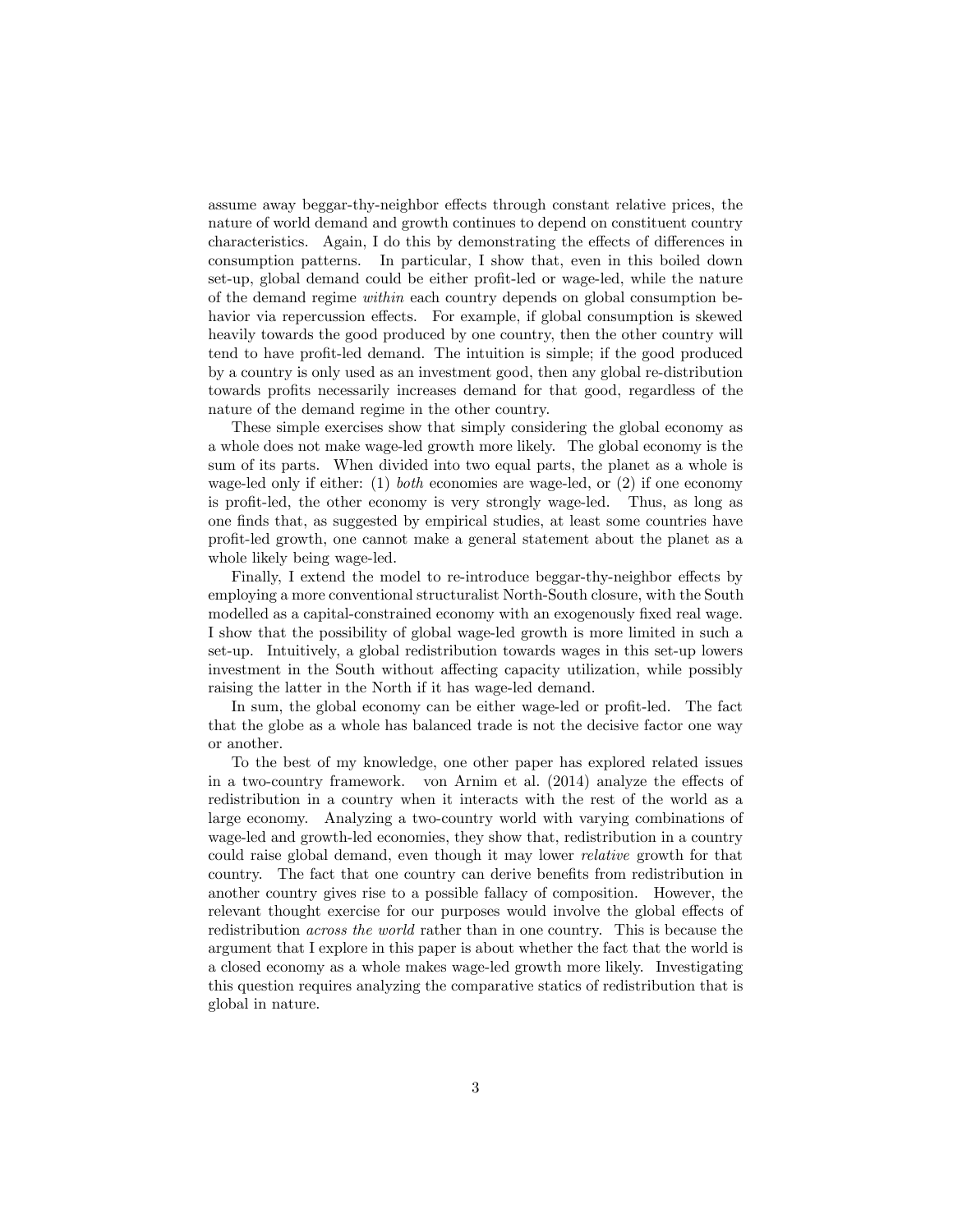### 2 A Simple Two-Country Model

#### 2.1 When both countries are capacity-constrained

Let's start by defining macroeconomic behavior. Consider two countries, say North and South that are similar in the sense that neither economy has a capital constraint. Each produces a good — called good *N* in the case of North and *S* in the case of South – and the two goods are imperfect substitutes in consumption.<sup>2</sup> At this point I attach no significance to the terms North and South as far as income or structural differences are concerned. Both economies have excess capacity, and rates of utilization (denoted by  $u_N$  and  $u_S$ ) vary in order to equilibrate the respective goods markets. Consumers in each country spend a fraction of their income on their own goods and the remainder on the foreign good. Only profit income is saved. Utilization is proxied by outputs as ratios of capital stocks (e.g.  $u_N \equiv Y_N/K_N$ ). Thus, denoting the consumption of good *i* by country *j*'s consumers by  $C_{ij}$ , I am able to define the following equations to describe macroeconomic consumption behavior after expressing all real variables in terms of the price of the *N*-good:

$$
C_{NN} = \Theta_N q^{\gamma} (1 - s_N \pi_N) u_N K_N \tag{1}
$$

$$
C_{SN} = \frac{(1 - \Theta_N q^{\gamma})(1 - s_N \pi_N) u_N K_N}{q}
$$
\n<sup>(2)</sup>

$$
C_{SS} = \Theta_S q^{-\gamma} (1 - s_S \pi_S) u_S K_S \tag{3}
$$

$$
C_{NS} = q(1 - \Theta_S q^{-\gamma})(1 - s_S \pi_S) u_S K_S \tag{4}
$$

The share of consumption of each good  $(\Theta_N q^\gamma$  and  $1 - \Theta_N q^\gamma$  in the case of Northern consumers) is affected by it's relative price  $(q \equiv P_S/P_N)$  and national income. Ignoring government spending and taxes, we only need to define the investment functions in order to specify equilibrium conditions. Since I do not impose a trade balance condition, I can specify independent investment functions for each country. I employ general functions that specify investment as a function of profitability conditions and aggregate demand.<sup>3</sup>

$$
\frac{I_N}{K_N} = f(\pi_N, u_N) \tag{5}
$$

$$
\frac{I_S}{K_S} = h(\pi_S, u_S) \tag{6}
$$

The two goods market conditions in excess demand form follow:

<sup>&</sup>lt;sup>2</sup> See Table 1 for a list of symbols and their definitions.

<sup>3</sup> The investment specifications here address the Marglin-Bhaduri critique of neo-Kaleckian investment functions (see Marglin and Bhaduri (1990)). Modifying investment to be a function of the profit rate instead of the profit share will not qualitatively affect the gist of our analysis.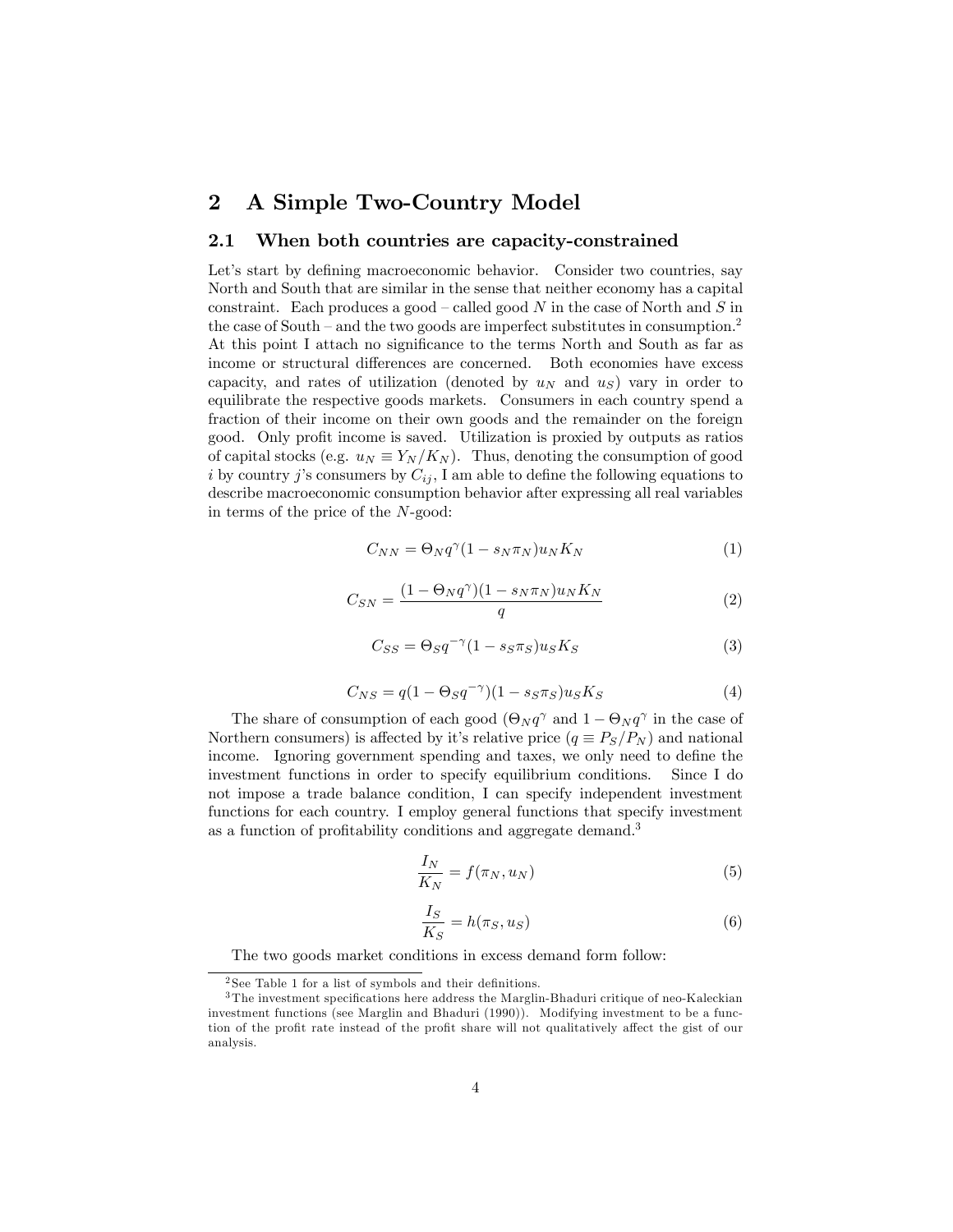$$
C_{NN} + C_{NS} + \frac{I_N}{K_N} - u_N = 0, \text{ or}
$$
  
\n
$$
NN(u_N, u_S; \pi) = [\Theta_N q^{\gamma} (1 - s_N \pi_N) - 1] u_N + (1 - \Theta_S q^{-\gamma}) (1 - s_S \pi_S) q u_S k + f(\pi_N, u_N) = 0
$$
  
\n(7)

$$
C_{SS} + C_{SN} + \frac{I_S}{K_S} - u_S k = 0, \text{ or}
$$
  

$$
SS(u_N, u_S; \pi) = (1 - \Theta_N q^{\gamma})(1 - s_N \pi_N)u_N + [\Theta_S q^{-\gamma}(1 - s_S \pi_S) - 1]qu_S k + qh(\pi_S, u_S) = 0
$$
  
(8)

where all the quantities in both equations have been normalized by  $P_N K_N$ , and  $k \in K_S/K_N$  defines the relative capital stock in the South.

#### $2.2$  Beggar-thy-neighbor effects

Before we explore the effects of redistribution on global income and demand, let's take a quick look at the consequences of a relative price change in this framework. Does the world economy as a whole experience changes in demand as a result?

We can figure out the partial effect of a change in  $q$  – keeping the distributional variables fixed – from eqs.  $(7)$  and  $(8)$ .

$$
NN_q = \gamma \Theta_N q^{\gamma} (1 - s_N \pi_N) u_N + [1 - (1 - \gamma)(1 - \Theta_S) q^{-\gamma}] (1 - s_S \pi_S) u_S k
$$

$$
SS_q = -\frac{\left[\gamma \Theta_N + \left(1 - \Theta_S\right)\right]q^{\gamma}}{q^2} \left(1 - s_N \pi_N\right) u_N - \left(1 - \Theta_S\right) \gamma q^{-\gamma - 1} \left(1 - s_S \pi_S\right) u_S k
$$

An increase in *q* substitutes demand away from the *S* good and toward the *N* good. To focus on the question at hand, let's now simplify by assuming that each country begins with the same level of capital stock  $(k = 1$  initially) and that consumers in the two countries are exactly similar in that they have identical preferences over the basket of goods available. Thus,  $\Theta_N = 1 - \Theta_S = \Theta$ . In other words, consumers in both countries devote the same share of expenditure to each good. Let's assume also that wages, when measured in the same currency, are the same across countries as is the constant mark-up over costs. This latter assumption translates into equal profit shares of income in each country  $(\pi_N = \pi_S = \pi)$ . Notice also, that under these conditions,  $q = 1$ . To see this, consider the relative price variable in more detail:

$$
q = \frac{(1 + \tau_S)W_S}{(1 + \tau_N)W_N} \tag{9}
$$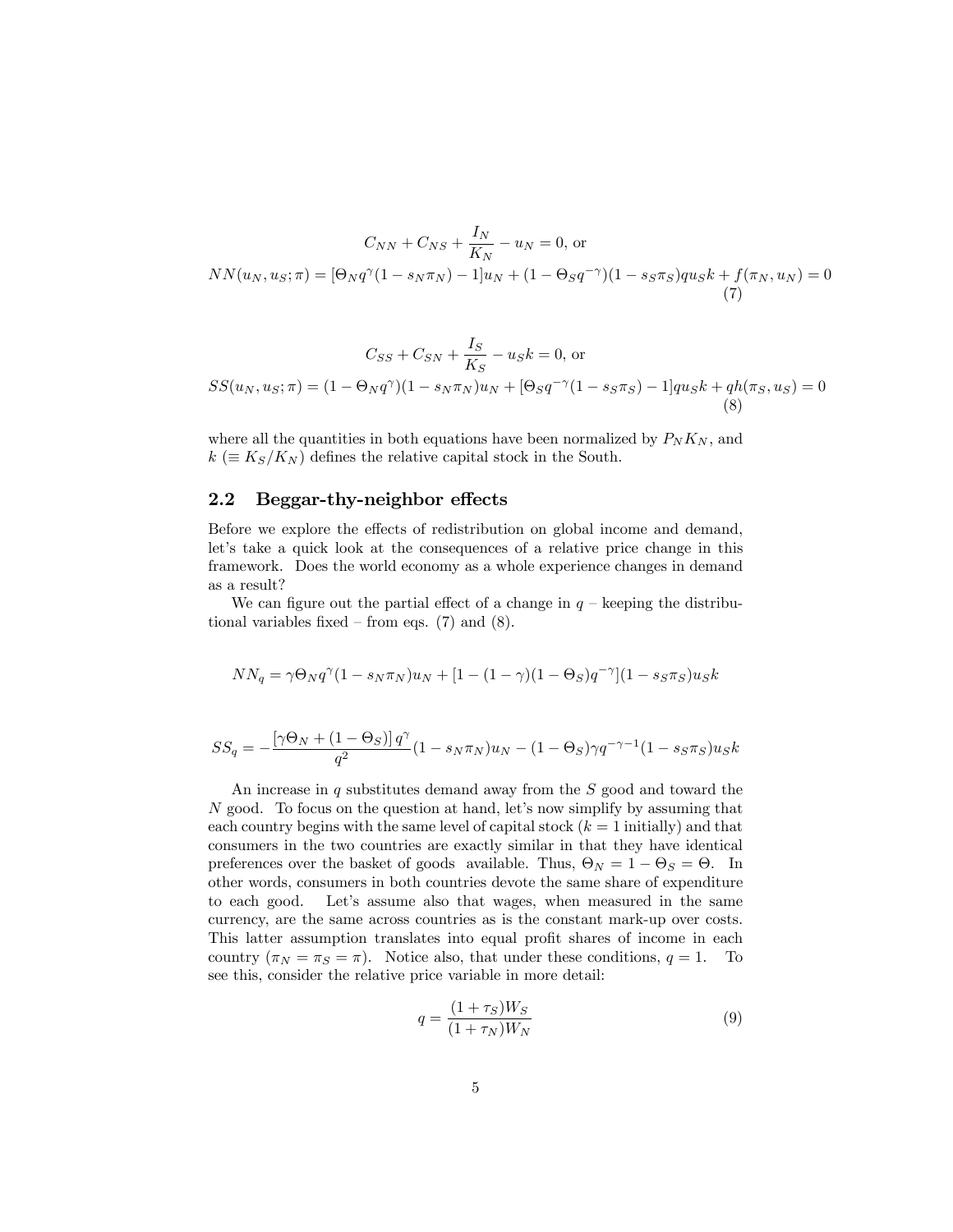where  $\tau_i$  and  $W_i$  ( $i = N, S$ ) represent the mark-up factors and nominal wages, respectively, and the nominal labor coefficients have been normalized to unity for simplicity. With zero pass-through of labor costs into good prices, identical profit shares  $\pi_i \equiv \left(\frac{\tau_i}{1+\tau_i}\right)$ ) require identical mark-up factors, so that  $q = 1$ . Finally, let's assume away differences in saving and investment behavior in the two countries so that  $s_N = s_S = s$ ,  $f_\pi = h_\pi$ , and  $f_u = h_u$ .

In sum,

$$
\Theta_N = 1 - \Theta_S = \Theta, \ \pi_N = \pi_S = \pi \ (\text{so that } q = 1), \ s_N = s_S = s, \ f_\pi = h_\pi,
$$
  

$$
f_u = h_u, \text{ and initially, } W_N = W_S, \ k = 1 \tag{10}
$$

Now suppose there is a nominal devaluation in the North. The effect will be to raise *q* (a real devaluation) without a change in distribution. In order to highlight the importance of country differences, we compare the cases where the countries are exactly identical in every respect with the one where they are not.

Consider first the case where the two countries are exactly identical in the sense that not only the assumptions listed under (10) hold, but that in addition, each country divides its consumption expenditure equally between the two goods. In this case the substitution towards the *N* good caused by the Southern revaluation raises utilization in the North while lowering it to an identical extent in the South.

$$
\frac{du_N}{dq} + \frac{du_S}{dq} = 0
$$

The beggar-thy-neighbor effects cancel out between the two regions so that things play out at the global level as a zero sum game.<sup>4</sup> In such a world, relative price changes have an effect only at the country level. This is the case that one has in mind when one expects the world as a whole to act as a closed economy.

Next, consider the case where global consumption demand is extremely skewed towards the *S*-good, so that  $\Theta = \Theta_N = 0$  and  $\Theta_S = 1$ . Unlike the previous case, this generates an asymmetry.

$$
\frac{du_N}{dq} + \frac{du_S}{dq} = \frac{(1 - s\pi)\gamma u_N}{1 - f_u} + \left[ -\frac{\gamma(s\pi - f_u) + (1 - f_u)}{(s\pi - f_u)(1 - f_u)} (1 - s\pi)\gamma u_N \right]
$$

$$
= -\frac{1 - s\pi}{s\pi - f_u} u_N < 0
$$

The overall effect on utilization is negative even though substitution effects cancel out at the global level. Intuitively, this is because global consumption demand is skewed towards the *S* good. The negative valuation effects of the relative price change on Northern imports, therefore, lowers global utilization.

Not surprisingly, the mirror image result holds when global consumption demand is skewed towards the *N* good (i.e.,  $\Theta = \Theta_N = 1 - \Theta_S = 0$ ).

 $4$ Notice that the fact that the two countries are identical in terms of size allows us to add up the effects on the two rates of utilization to get the global effect.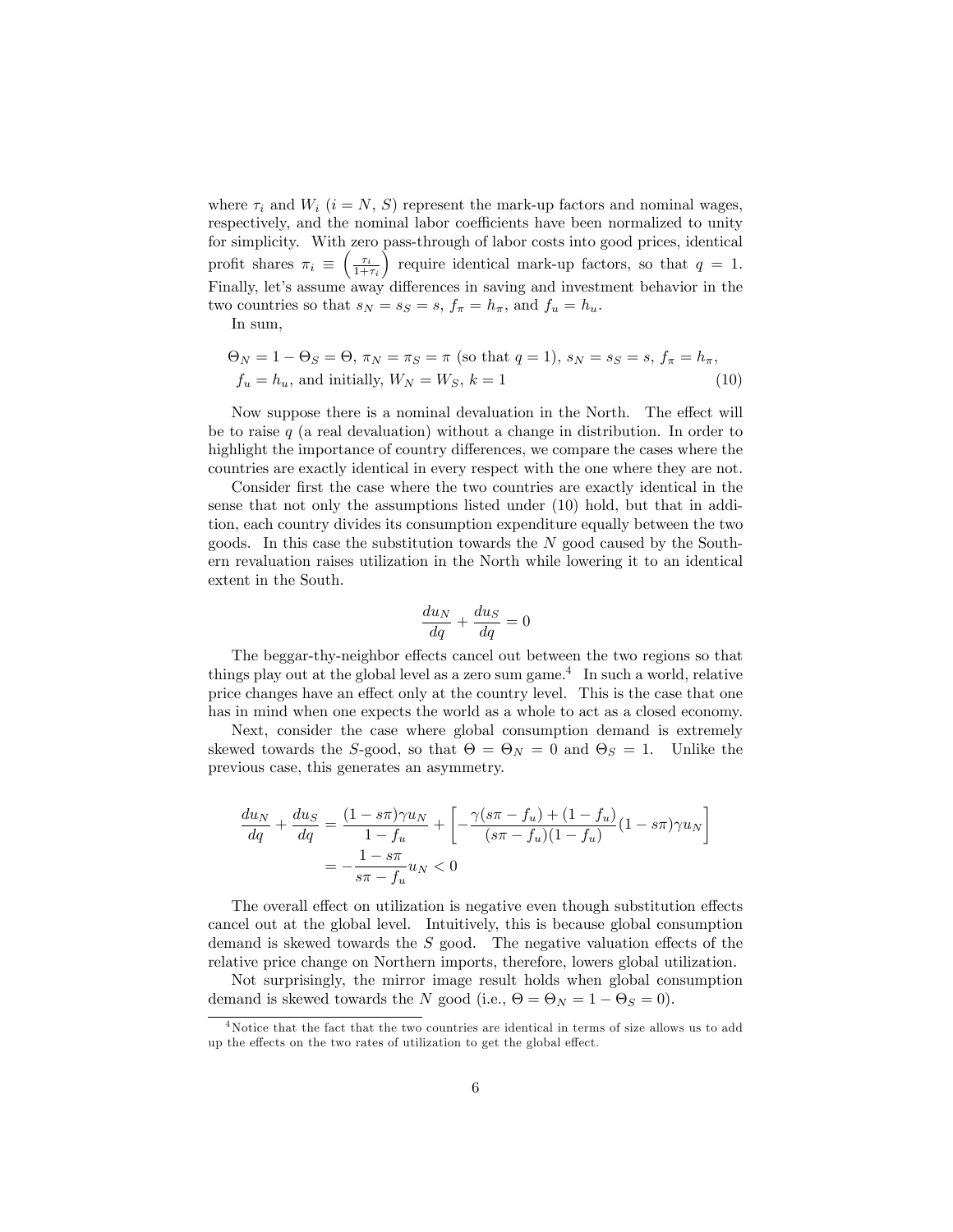$$
\frac{du_N}{dq} + \frac{du_S}{dq} = \frac{1 - s\pi}{s\pi - f_u} u_N > 0
$$

Global consumption patterns matter. A bias towards consumption for any of the two goods results in changes in global utilization in response to relative price changes. Unless its constituents are exactly identical, the world as a unit does not act like a closed economy.<sup>5</sup>

The difference considered here between the economies is that in global consumer preferences over the two goods. One would, of course, reach similar conclusions were one to explore other differences such as those in saving rates, size, initial utilization rates, or distributional shares.

The next sections builds on the intuition derived here; I will continue to explore the effects of differences in global consumption of the two goods.

#### 2.3 Global redistribution toward wages

Now suppose there is a redistribution of income globally from profits to wages. In order to limit the number of moving parts, I will constrain the analysis to redistributions involving no changes in relative prices. That is, I will exclude the beggar-thy-neighbor effects of relative price changes. As demonstrated in section 2.2, the main conclusion drawn from our exercise, i.e., that the nature of world demand and growth is not independent of the constituent economies, is robust to relative price changes.

First, a look at the partial effects in each market:

$$
-NN_{\pi} = [\Theta_N q^{\gamma} s_N u_N + (1 - \Theta_S q^{-\gamma}) s_S u_S q k] - f_{\pi} \geq 0 \tag{11}
$$

$$
-SS_{\pi} = [\Theta_S q^{-\gamma} s_S u_S q k + (1 - \Theta_N q^{\gamma}) s_N u_N] - h_{\pi} q k \geq 0 \tag{12}
$$

Redistribution away from profits raises consumption spending in both countries. For either country, if this increase along with the boost to exports (due to repercussion effects) is sufficient to dominate the decline in investment due to the lower profit share, then demand in that country is wage-led; otherwise it is profit-led. The nature of demand is influenced by the initial distribution of world capital stock, global consumer preferences, and of course, more standard factors such as saving and investment behavior. In order to anticipate later results, notice that the more world demand is skewed towards a country's own products, the more likely it is to have wage-led demand.

<sup>&</sup>lt;sup>5</sup>Notice, however, that substitution effects (as captured by the variable  $\gamma$ ) are absent from the terms for global utilization rate changes regardless of the nature of constituent economies. This is the dimension in which the world does act as a closed economy.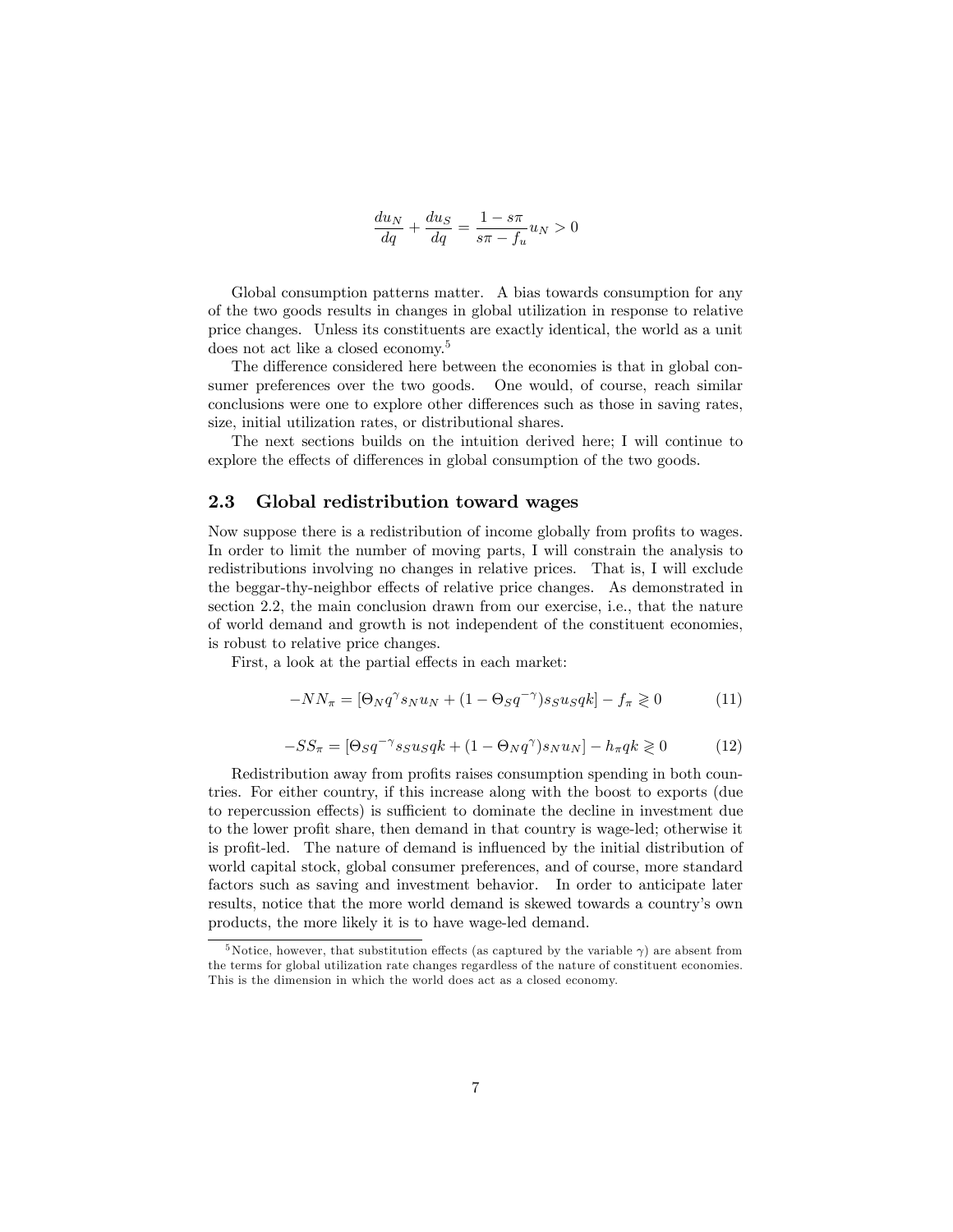#### 2.3.1 Demand

The world in this framework is essentially one large economy except for that there is a line running through it that divides it equally in such a way that one good is produced in each part. In this world, one cannot have relative price effects from *global* redistribution since an identical change in the mark-up factor across the world will leave *q* unchanged.

Under these conditions, and based on eqs. (7) and (8), we get the following expressions for comparative static changes in the rates of utilization following global redistribution towards wages.

$$
-\frac{du_N}{d\pi} = \frac{(1 - f_u)\left[\Theta(u_N + u_S) - f_\pi\right] + (1 - s\pi)(1 - 2\Theta)f_\pi}{(s\pi - f_u)(1 - f_u)} \ge 0\tag{13}
$$

$$
-\frac{du_S}{d\pi} = \frac{(1 - f_u)[(1 - \Theta)s(u_N + u_S) - f_\pi] - (1 - s\pi)(1 - 2\Theta)f_\pi}{(s\pi - f_u)(1 - f_u)} \ge 0 \quad (14)
$$

Note that both bracketed terms in the denominators are positive by the traditional Keynesian stability conditions.6

Output in either economy could be either wage-led or profit-led. The outcome, as we see shortly, depends crucially on global consumption behavior in terms of composition. In order to dig deeper, let's explore some interesting cases.

#### Skewed global preferences

Consider first the case where global consumption demand is extremely skewed towards the *S*-good, so that  $\Theta = \Theta_N = 0$  and  $\Theta_S = 1$ . The effect is to ensure that the North is profit-led. Why? Because, with the *N*-good being used only for investment, any redistribution towards wages leaves consumer demand for that good unchanged. The only remaining effect on demand is the negative one through lower investment demand. Mathematically,

$$
-\frac{du_N}{d\pi} = -\frac{f_\pi}{(1 - f_u)} < 0 \tag{15}
$$

The effect on South is, on the other hand, is ambiguous. The intuition is a bit more involved. Since global redistribution toward wages lowers utilization in the North, Southern exports suffer. The direct effect of the redistribution on demand for the *S*-good works through the two standard channels. The direct effect on investment is to lower it. The effect on consumption, and indirectly via consumption on demand, is positive. Thus, the overall effect on demand for the *S*-good is ambiguous.

<sup>&</sup>lt;sup>6</sup>More specifically, stability requires that  $s\pi > f_u$ , while, given that  $s, \pi < 1$ , we know that  $f_u < 1$ .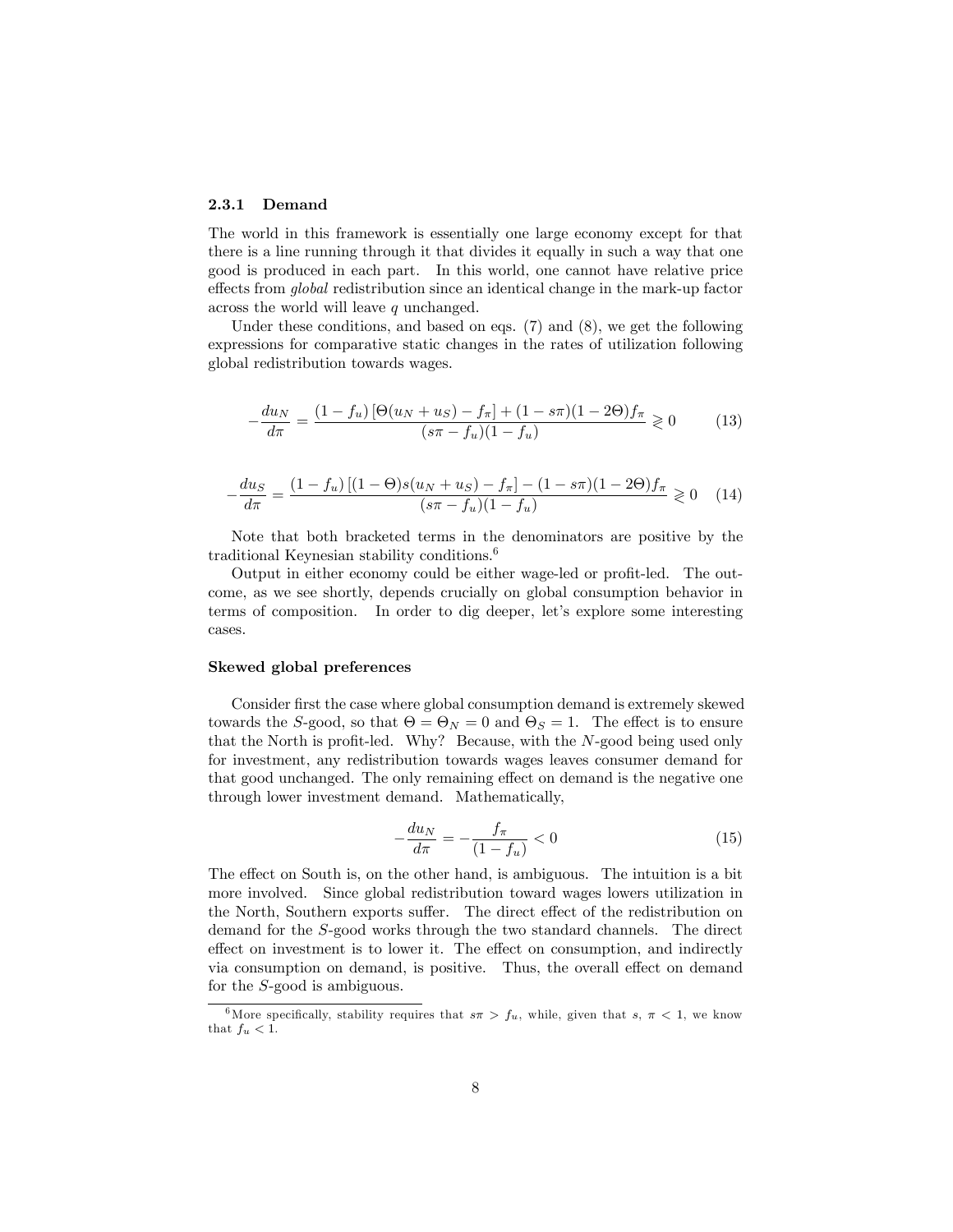$$
-\frac{du_S}{d\pi} = \frac{(1 - f_u)s(u_N + u_S) - (2 - f_u - s\pi)f_\pi}{(s\pi - f_u)(1 - f_u)} \ge 0
$$

It is clear. however, that the South is less likely to be wage-led than if it were a closed economy. This is because of the harm to exports that redistribution causes even when beggar-thy-neighbor effects are absent by construction. To see this more clearly, we can decompose the numerator of the expression above into two terms such that wage-led demand requires that:

$$
\{s[f_u(u_N+u_S)-f_\pi\pi]+(1-f_u)f_\pi\}-[s(u_N+u_S)-f_\pi]<0
$$

Now, the second term (in square brackets) is positive if the South is wage-led, i.e.,  $SS_{\pi} < 0$ , which tends to make the overall expression negative. However, the first term (in curly brackets) is highly likely to be positive,<sup>7</sup> and makes satisfaction of the inequality less likely.

What about *global* demand?

$$
-\left(\frac{du_N}{d\pi} + \frac{du_S}{d\pi}\right) = \frac{s(u_N + u_S) - 2f_\pi}{(s\pi - f_u)} \ge 0\tag{16}
$$

A *su*¢*cient* condition for global demand to be wage-led is that *both* countries are wage-led.<sup>8</sup> Since that is not true in this case – recall that the North is unambiguously profit-led  $-$  the South should be sufficiently wage-led to offset the profit-led demand in the North. Mathematically this condition boils down to:

$$
s(u_N + u_S) - f_\pi > f_\pi
$$

The left hand side is the condition for the South to be profit- or wage-led (with the conditions summarized by equation (10) imposed). Thus, if the South is profit-led, the globe as a whole is profit-led. If the South is wage-led, things become ambiguous in spite of the absence of beggar-thy-neighbor effects at the global level.9

$$
TB_N = -(1 - s\pi)u_N = -TB_S
$$

Thus, the North starts out with a trade deficit while the South starts out with a surplus. Intuitively, the North buys all its consumer goods from the South. A redistribution towards wages has an ambiguous effect on the Northern trade balance, although it continues to have a trade deficit (and the South continues to have an equivalent trade surplus). Mathematically,

$$
-\frac{d(TB_N)}{d\pi} = -\frac{s(1 - f_u)u_N - (1 - s\pi)f_\pi}{1 - f_u} \geq 0
$$

<sup>&</sup>lt;sup>7</sup>Note that  $f_u(u_N + u_S)$  us the response of investment to utilization in both countries while  $f_{\pi}$ π is the response to the profit share in the North only.

<sup>8</sup>Again, we can add up changes in the two utilization rates because the initial level of capital stocks in the two countries are the same.

<sup>&</sup>lt;sup>9</sup>Note that, with  $\Theta = 0$ , the trade balance conditions in the North and South are given by:

 $d\pi$   $1 - f_u$ <br>Why is the effect ambiguous? Intuitively, a redistribution toward wages increases consumption spending (hurting the trade balance) but also reduces *u<sup>N</sup>* (since the North is profit-led), which improves the trade balance. This remains a zero-sum world as far as the trade balance is concerned.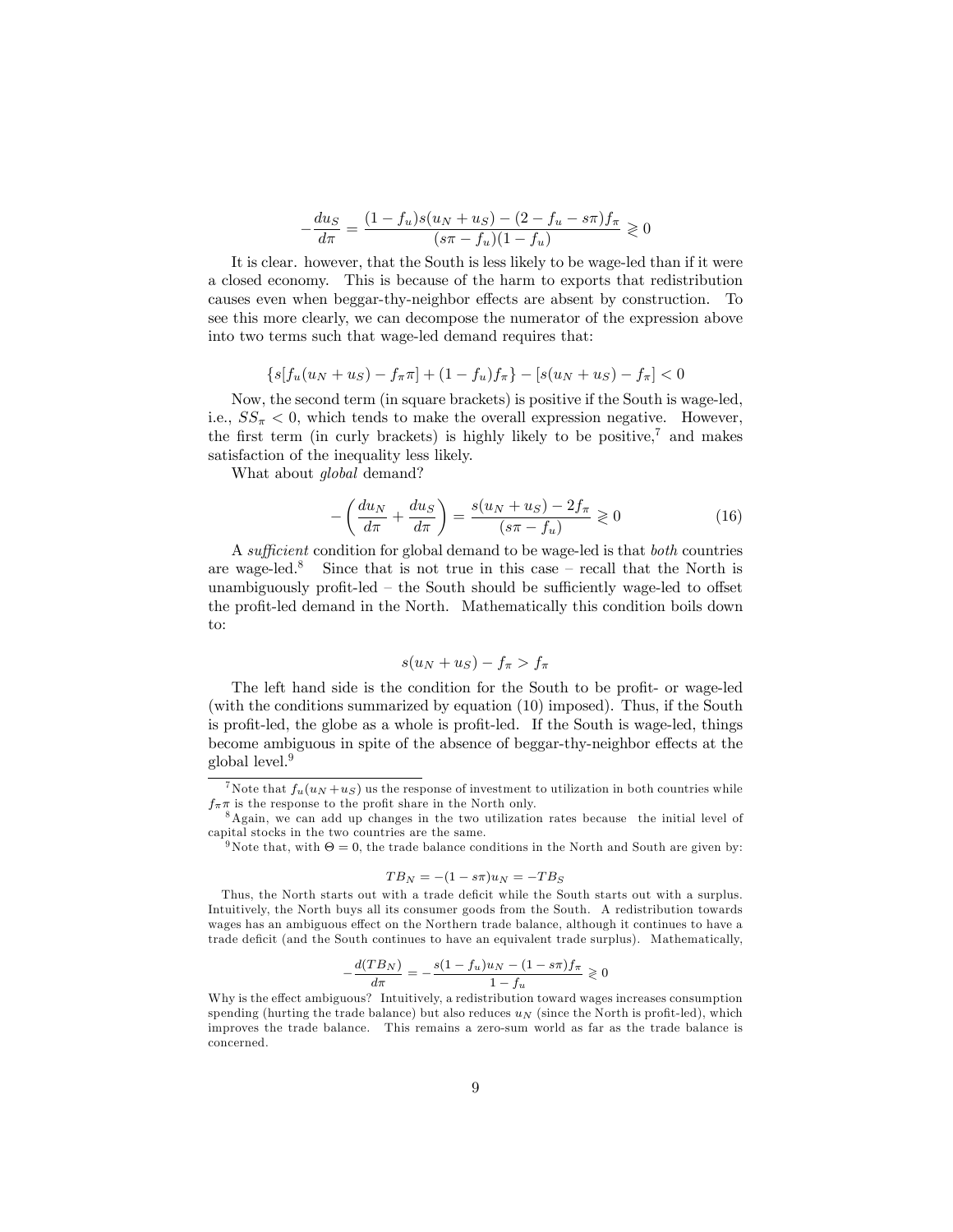Finally, since the two countries are symmetric, the same analysis would apply in mirror image form if global consumer preferences were skewed towards the *S*-good rather than the *N*-good.

#### Symmetric global preferences

Next, consider the case where global consumers devote an equal proportion of their spending to either good, i.e.,  $\Theta = \Theta_N = \Theta_S = 0.5$ . Now the relevant conditions assume a different form. Mathematically, from eqs.  $(13)$  and  $(14)$ ,

$$
-\frac{du_N}{d\pi} = \frac{s(u_N + u_S) - 2f_\pi}{2(s\pi - f_u)} = -\frac{du_S}{d\pi} \geq 0
$$
\n(17)

Not surprisingly the condition for utilization to rise in response to global redistribution toward wages is the same in each country. Moreover, it is the same as the condition for global demand to be wage-led in the presence of skewed preferences (see equation (16) above). For the globe as a whole, the change in utilization is given by:

$$
-\left(\frac{du_N}{d\pi} + \frac{du_S}{d\pi}\right) = \frac{s(u_N + u_S) - 2f_\pi}{(s\pi - f_u)} \ge 0\tag{18}
$$

which is the same as the condition in the case of skewed preferences. The necessary condition for both countries to be wage-led is that the globe be wage-led and a sufficient condition for the globe to be wage-led is that both countries be wage-led. As in the case of skewed preferences, if one of the two-countries has profit-led demand, the world as a whole could have profit-led demand. Redistribution is not a zero-sum game at the global level.

#### 2.3.2 Growth

Let's now turn our focus to the nature of effects on accumulation rather than demand in the short run and over time. Equations (5) and (6) have already defined investment behavior. Since the economies start with identical levels of capital stocks, the immediate change in the global rate of accumulation is given by  $\frac{\hat{K}_S + \hat{K}_N}{2}$ , where the hats over variable symbols denote growth rates.

We are now in a position to re-visit our thought experiment involving global redistribution. Once again, we will contrast scenarios with different global consumption behaviors.

#### Skewed global preferences

Recall that in this case the *N*-good is only used for investment. Redistribution towards wages, therefore, lowers investment demand, making both demand and growth unambiguously profit-led in the North. Indeed demand declines to the same extent as investment.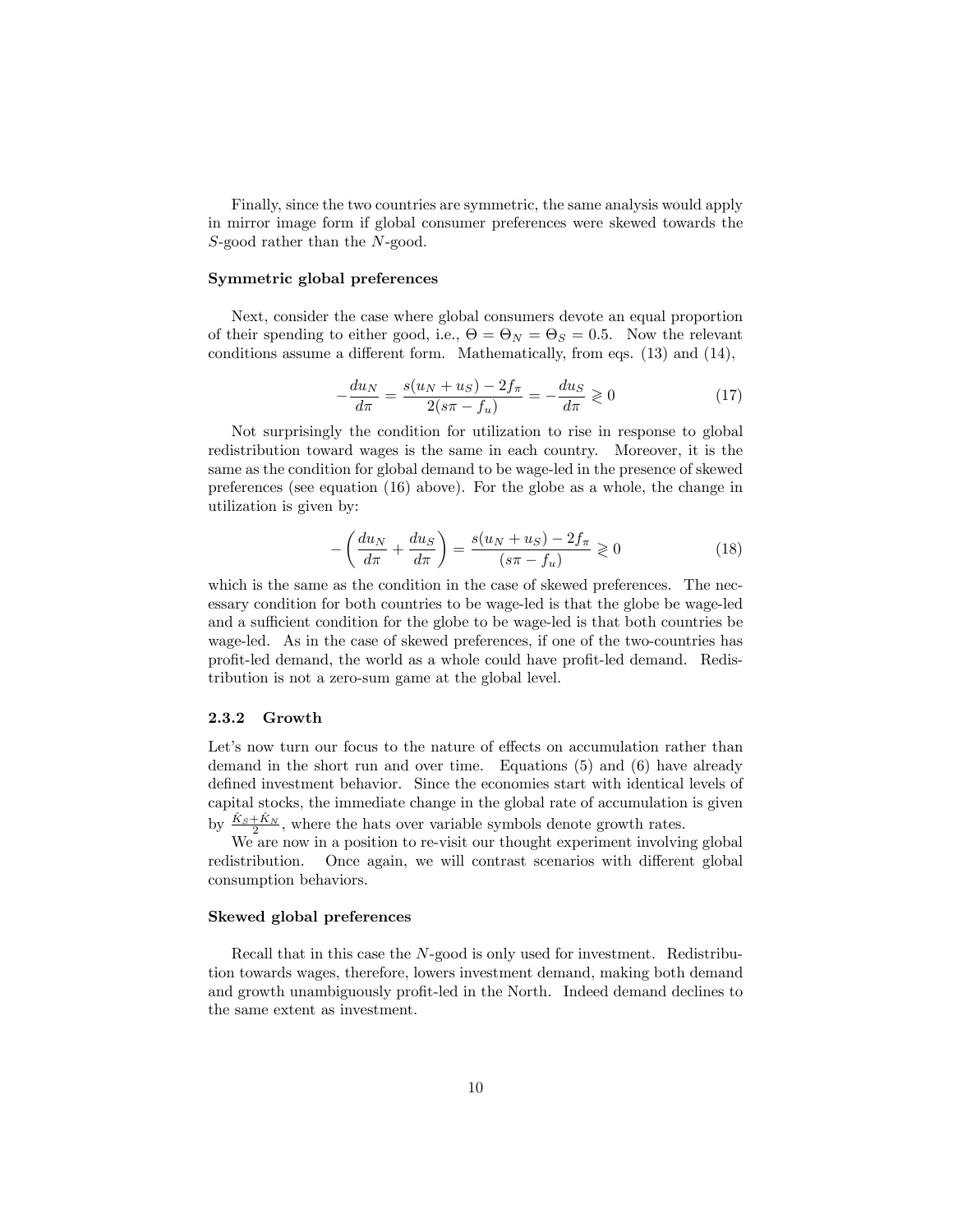$$
-\frac{d\hat{K}_N}{d\pi} = -\frac{f_\pi}{(1 - f_u)} < 0
$$

As in the case of utilization, the effect on Southern accumulation is less clear. Indeed, not unexpectedly, the condition for wage-led growth is more stringent than that for wage-led demand. This is because, even if demand is wage-led, the resulting boost to investment must dominate the direct effect of a lower profit share on investment to make growth wage-led.

$$
-\frac{d\hat{K}_S}{d\pi} = -\frac{(1 - f_u)s[f_\pi \pi - f_u(u_N + u_S)] + f_u f_\pi (1 - s\pi)}{(s\pi - f_u)(1 - f_u)} \ge 0
$$

A positive effect on *global* accumulation requires, as a sufficient condition, that investment in both countries be more sensitive to utilization than to the profit share (i.e.,  $2f_{\pi}\pi - f_u(u_N + u_S) < 0$ ). Since growth in the North is unambiguously profit-led, simply having wage-led growth in the other country will not suffice to make global accumulation wage-led. Instead, investment in the latter country will have to more than compensate for decumulation in the former country in response to redistribution.

$$
-\left(\frac{d\hat{K}_N}{d\pi} + \frac{d\hat{K}_S}{d\pi}\right) = -\frac{s\left[2f_\pi\pi - f_u(u_N + u_S)\right]}{(s\pi - f_u)} \geq 0
$$

#### Symmetric global preferences

Recall that this is the case where consumers world-wide allocate an equal share of their consumption expenditures to each good. In this case, both goods are demanded symmetrically so that neither of the two countries is unambiguously profit-led.

$$
-\frac{d\hat{K}_S}{d\pi} = -\frac{s\left[2f_\pi\pi - f_u(u_N + u_S)\right]}{2(s\pi - f_u)} = -\frac{d\hat{K}_N}{d\pi} \geq 0
$$

The effect on investment in each country is determined by the cumulative effect in the two countries. A sufficient condition for global growth to be wageled is that the utilization elasticity of investment in each country be less than the profit share elasticity. Exactly the same condition ensures that global growth is wage-led. A less stringent necessary condition is that at least one of the countries have wage-led growth. If one of the countries has a profit-led growth regime, the other must have a strongly wage-led regime. The world as a whole may have either of the two regimes as long as the two countries differ in their regimes.

$$
-\left(\frac{d\hat{K}_N}{d\pi} + \frac{d\hat{K}_S}{d\pi}\right) = -\frac{s\left[2f_\pi\pi - f_u(u_N + u_S)\right]}{(s\pi - f_u)} \geq 0
$$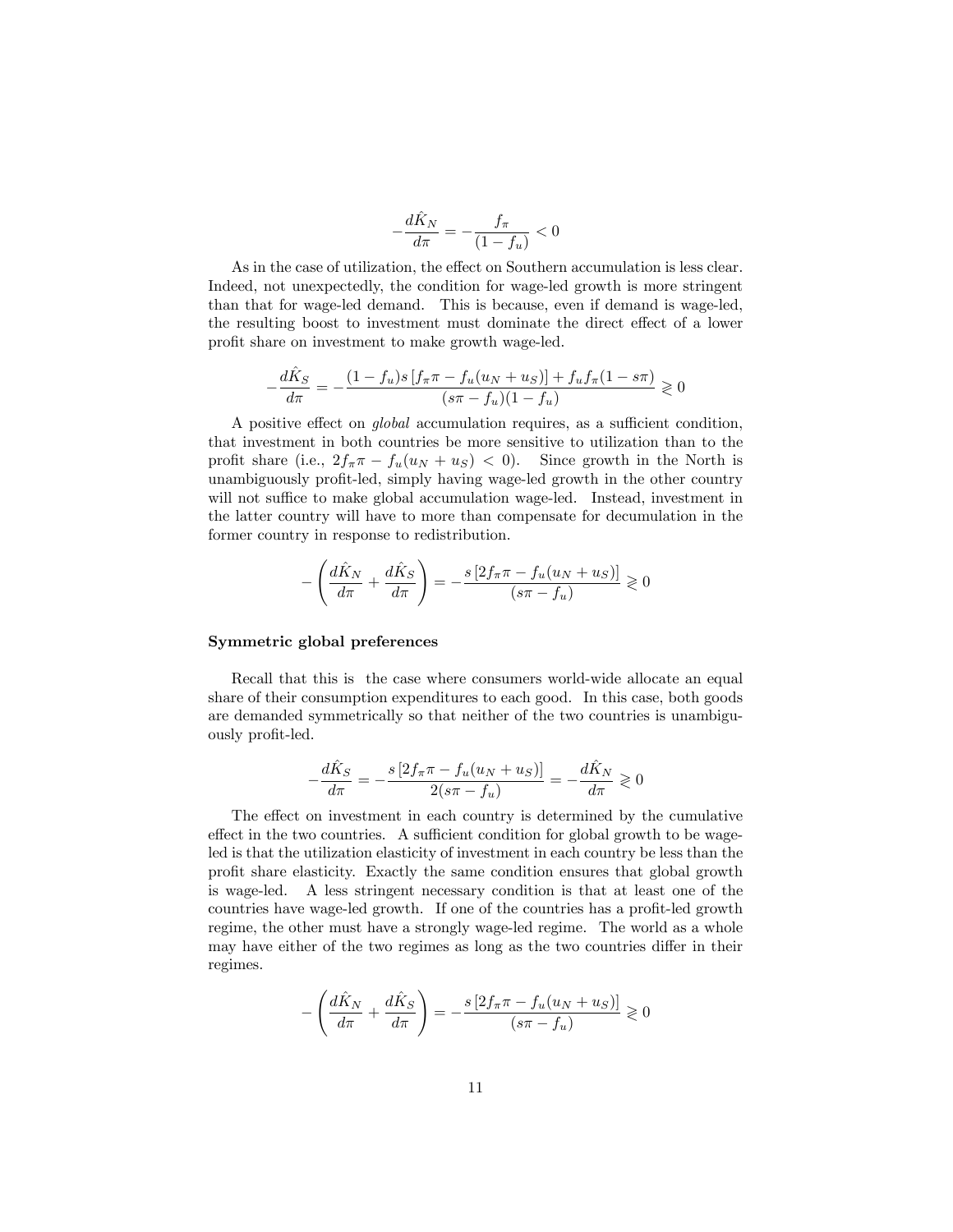#### 2.4 Extension: The traditional structuralist North-South closure

Structuralist models have typically employed a different closure for North-South models whereby capacity utilization adjusts in response to disequilibria in the industrialized North while relative prices (or the terms of trade) adjust in a capacity-constrained South.<sup>10</sup> As we see below, this closure makes global wageled growth less likely. The two goods market equilibrium conditions are largely similar to what we had before (see eqs.  $(7)$  and  $(8)$ ), with the difference that investment in the South is no longer a function of capacity utilization (which is normalized to unity for convenience).

Assuming again that,  $\Theta_N = 1 - \Theta_S = \Theta$ , and  $s_N = s_S = s$ , and  $\pi_N = \pi_S =$  $\pi$ ,

$$
NN(u_N, q; \pi) = [\Theta q^{\gamma} (1 - s_N \pi) - 1] u_N + [1 - (1 - \Theta) q^{-\gamma}] (1 - s \pi) q k + f(\pi, u_N) = 0
$$
\n(19)

$$
SS(u_N,q;\pi)=(1-\Theta q^{\gamma})(1-s_N\pi)u_N+[(1-\Theta)q^{-\gamma}(1-s\pi)-1]qk+h(\pi)=0\eqno(20)
$$

Notice that, with full utilization, the profit share in the South is the same as the profit rate. Also, it may be useful to note that although output cannot be wage- or profit-led with full utilization, demand can, since only capitalists save.

We can now analyze our earlier distributional thought experiment employing the more traditional structuralist closure. Table 2 summarizes the results for ease of comparison between this and the previous section.

#### 2.4.1 Global redistribution again

To carry out the analysis, we will have to separate movements in relative prices due to excess demand or supply in the goods markets from those due to policyinduced redistribution. Recall that, with exogenous profit shares in both regions, a redistribution towards wages requires a decline in the mark-up. Since the reduction in the mark-up factor is the same in both regions — our thought experiment involves identical redistribution across the world  $-q$  is unchanged. When relative prices adjust, on the other hand, the real wages and profit shares must remain unchanged. In sum, distribution must remain exogenous, while endogenous relative price adjustments will now re-introduce the beggar-thy-neighbor expenditure-switching effects seen in section  $2.2^{11}$ 

As earlier, first a look at the partial effects:

$$
-NN_{\pi} = s\Theta(u_N + 1) - f_{\pi} \geq 0
$$
\n(21)

<sup>&</sup>lt;sup>10</sup> See, for example, Taylor (1983)(chapter 10), Blecker (1996), and Dutt (2002).

 $11$  In mathematical terms, consider equation (9). Since the mark-up factor is an exogenous constant, changes in the price level must be reflected proportionally in the nominal wage, keeping the real wage constant.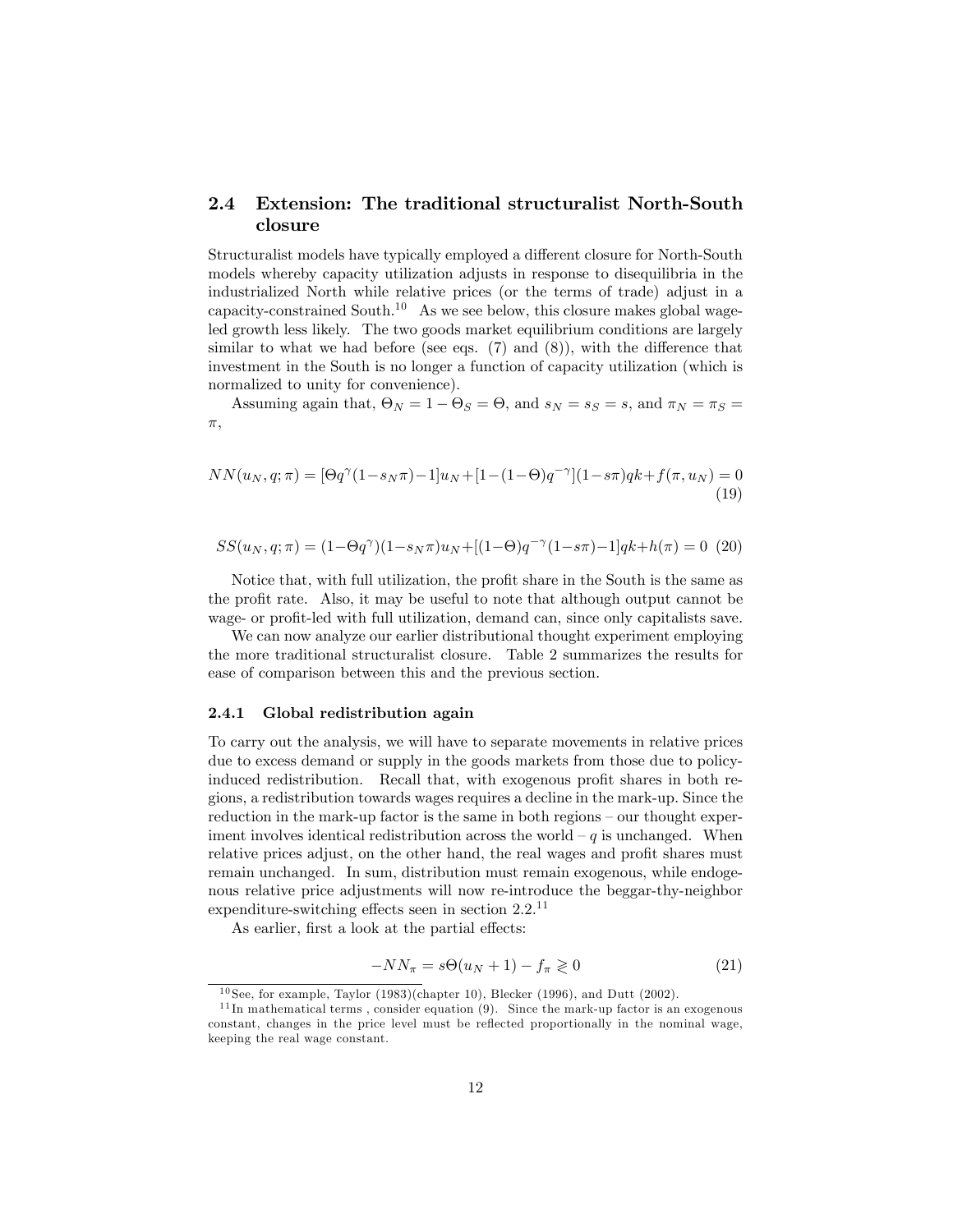$$
-SS_{\pi} = s(1 - \Theta)(u_N + 1) - f_{\pi} \ge 0
$$
 (22)

where again  $f_{\pi} = h_{\pi}$ , and initially  $k = q = 1$ . The partial effects are similar to those derived in the previous section except for that now  $u<sub>S</sub> = 1$ , so that the sum of utilization rates appears in the expressions above as  $u_N + 1$  instead of  $u_N + u_S$ . Next, let's take a look at the comparative statics under different assumptions regarding consumer demand for the two goods.

#### Global consumer preferences skewed towards the S-good

Again, first the case where global consumption demand is extremely skewed towards the *S*-good, i.e.,  $\Theta_N = 0$  and  $\Theta_S = 1$ , so that  $\Theta = 0$ . In this case,

$$
-\frac{du_N}{d\pi} = -\frac{[2f_\pi - s(u_N + 1)]\gamma + f_\pi u_N}{(1 - f_u)u_N + (s\pi - f_u)\gamma} \ge 0
$$

$$
-\frac{dq}{d\pi} = -\frac{[2f_\pi - s(u_N + 1)] - s[f_\pi \pi - f_u(u_N + 1)] - f_u f_\pi}{[(1 - f_u)u_N + (s\pi - f_u)\gamma](1 - s\pi)} \ge 0
$$

Recall that, in section 2.1, where both regions had excess capacity, demand was unambiguously profit-led in this scenario. The reason was that, with no consumption of the Northern good, any reduction in the profit share will result only in lower investment demand. Now things are more ambiguous. Even though no Northern goods are initially being demanded for consumption, the redistribution may lead to a rise in the equilibrium value of *q* if demand in the South is wage-led, which would in turn cause a consumption switch towards Northern goods. Notice that, in the absence of expenditure-switching effects, i.e., with  $\gamma = 0$ ,

$$
-\frac{du_N}{d\pi} = -\frac{f_\pi}{(1 - f_u)} < 0
$$

which is unambiguously signed and is in fact the expression that we got earlier when both regions had excess capacity (see equation  $(15)$ ). Obviously the effect of removing expenditure-switching e§ects is to ensure that the level of output in the North is profit-led.

#### Symmetric global preferences

Next, consider the case where, i.e.,  $\Theta_N = \Theta_S = \Theta = 0.5$ . The sufficient but not necessary condition for  $u_N$  to be higher in the new equilibrium after a redistribution toward wages is that demand in both countries be wage-led, i.e., the decline in investment following redistribution be higher than that in saving in each country. The same condition is sufficient to ensure a decline in Southern terms of trade (*q*). Mathematically,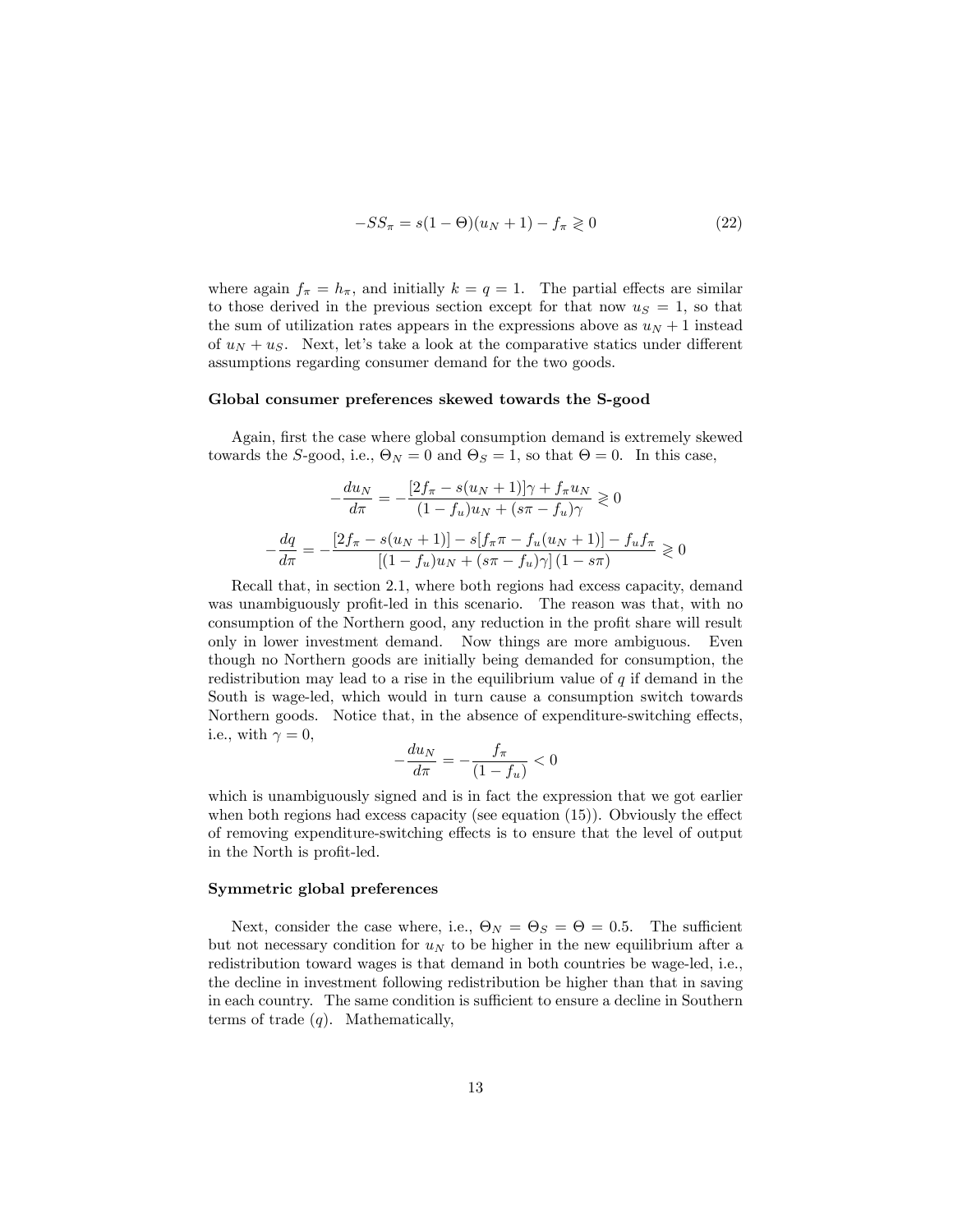$$
-\frac{du_N}{d\pi} = \frac{\left[s(u_N + 1) - 2f_\pi\right]\left[\gamma u_N + 1 + \gamma\right]}{2(1 - s\pi)(s\pi - f_u)(\gamma u_N + 1)} \geq 0
$$

$$
-\frac{dq}{d\pi} = \frac{\left[s(u_N + 1) - 2f_\pi\right](1 - f_u)}{2(1 - s\pi)(s\pi - f_u)(\gamma u_N + 1)} \geq 0
$$

Again notice that, if  $\gamma = 0$ , that is, there are no expenditure-switching/beggarthy-neighbor effects, the condition for global output and demand to be demandled (i.e.,  $du_N/d\pi > 0$ ) reduces to that in the case where both regions had excess capacity (see equation (18).

#### Global consumer preferences skewed towards the N-good

Now the case where  $\Theta_N = 1$ ,  $\Theta_S = 0$ , so that  $\Theta = 1$ . Only the Northern good is used for consumption across the world. Recall that we did not have to consider this case in Section 2.1.1 since there utilization adjusted in both countries, making these mirror images of each other in every dimension except for consumption demand for their goods. In the present case, redistribution toward wages unambiguously lowers investment demand for the *S* good, which in turn reduces *q*, leading to substitution away from the Northern good. Demand for the Northern good depends on this effect in addition to the standard one that depends on whether the world demand as a whole is wage-led or profit-led. The weaker the substitution effect (as measured by  $\gamma$ ), the greater the decline in *q*, and as a result, the higher the likelihood that world demand as a whole is profit-led.

$$
-\frac{du_N}{d\pi} = \frac{\left[s(u_N + 1) - 2f_\pi\right]\gamma u_N - f_\pi}{(s\pi - f_u)\gamma u_N} \ge 0
$$

$$
-\frac{dq}{d\pi} = -\frac{f_\pi}{(1 - s\pi)\gamma u_N} < 0
$$

#### 2.4.2 Growth

How is growth (as opposed to demand) affected by redistribution in this case where the South has full capacity utilization? Since it is *global* growth that we are interested in, let's take a look at the expressions for aggregated global growth. Since growth in the South is now only a function of the profit rate (share), intuitively one would expect the likelihood of global wage-led growth to be lower in this case. This is indeed the main outcome of the analysis below.

#### Global consumer preferences skewed towards the S-good

Recall that, in the case where global preferences are skewed, so that  $\Theta = 0$ , the sufficient condition for global growth to be wage-led was that growth in both countries be wage-led. This is no longer sufficient. Now the condition for wage-led global growth is more stringent, and is given by: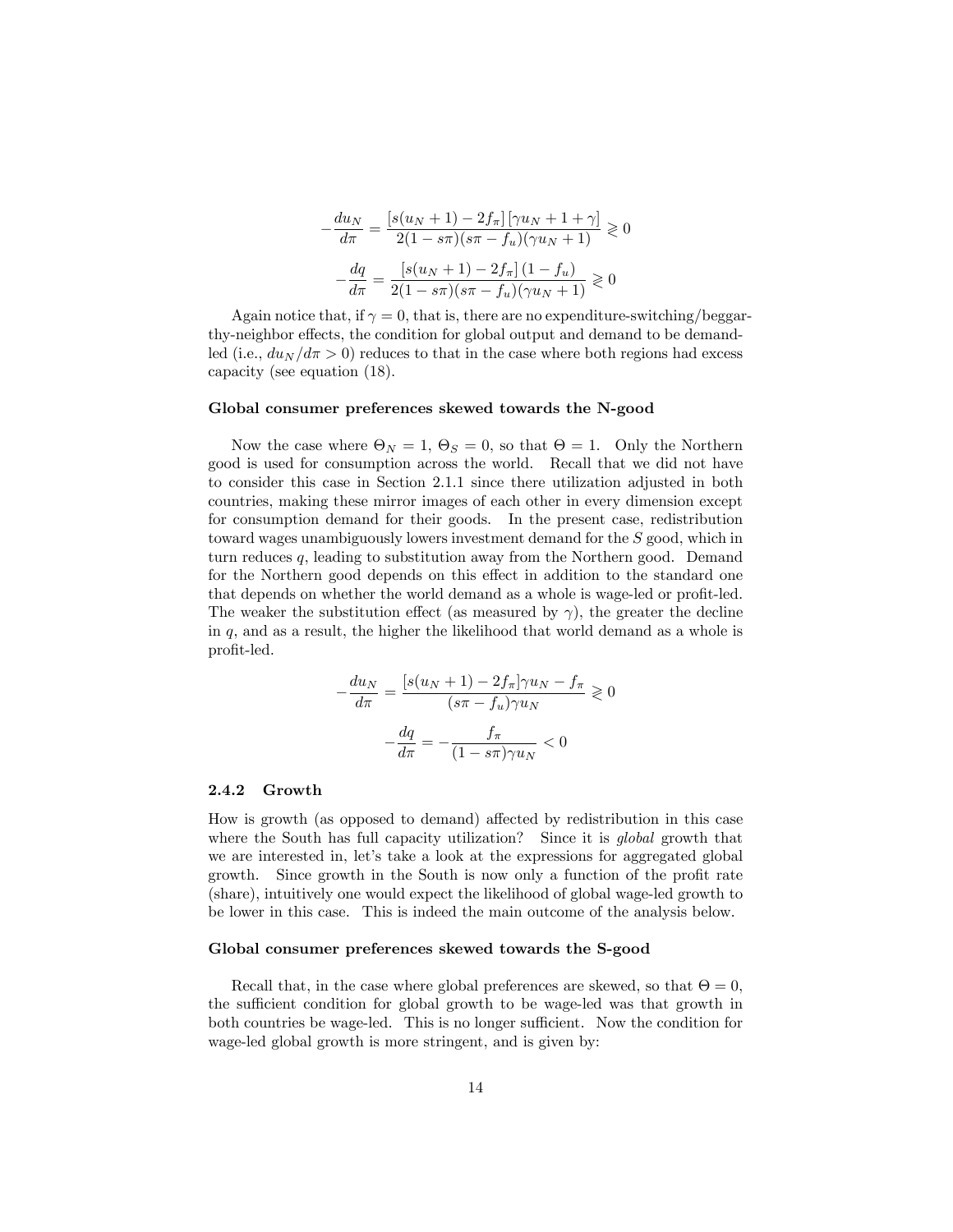$$
-\left(\frac{d\hat{K}_N}{d\pi} + \frac{d\hat{K}_S}{d\pi}\right) = -\frac{s\gamma[2f_\pi\pi - f_u(u_N + 1)] + [f_\pi u_N(2 - f_u)]}{(1 - f_u)u_N + \gamma(s\pi - f_u)}
$$

The term in the first set of square brackets in the numerator is the same as in the case where both regions had excess capacity. The second pair of square brackets in the denominator contain the additional positive term that makes wage-led growth less likely even if investment is more responsive to the profit share then to utilization.

#### Symmetric global preferences

With symmetric global preferences, i.e.,  $\Theta = 0.5$ , again, the sufficient condition for global growth to be wage-led is more stringent compared to the case where both regions have excess capacity. This is captured by the additional term  $[1 + \gamma + \gamma u_N]f_u f_\pi$  in the numerator below.

$$
-\left(\frac{d\hat{K}_N}{d\pi} + \frac{d\hat{K}_S}{d\pi}\right) = -\frac{s\gamma(u_N+1)\left[2f_\pi\pi - f_u\left(\frac{u_N}{2}+1\right)\right] + \left[\gamma u_N+1+\gamma\right]\right]f_uf_\pi}{(s\pi - f_u)(\gamma u_N+1)}
$$

#### Global consumer preferences skewed towards the N-good

The expression derived in this case, i.e., when  $\Theta = 1$ , is as follows:.

$$
-\left(\frac{d\hat{K}_N}{d\pi} + \frac{d\hat{K}_S}{d\pi}\right) = -\frac{s[2f_\pi\pi - f_u(u_N+1)]\gamma u_N + f_u f_\pi}{(s\pi - f_u)\gamma u_N}
$$

Unlike the case where both regions had excess capacity, it is no longer enough for both countries to be wage-led to make global growth wage-led. Instead the additional term  $f_u f_\pi$  that appears in the numerator means that the world as a whole experiencing wage-led growth is less likely than in the case where both regions have excess capacity.

In sum, in all 3 cases considered, world growth is less likely to be wage-led when one country is capacity-constrained.

## 3 Concluding Remarks

Do open economy arguments pointing out the constraints to wage-led demand and capital growth become irrelevant once we consider that the planet as a whole is a closed system? This paper demonstrates that this is not the case. Even in a closed world economy where both countries have excess capacity and underutilized resources, the world as a whole could easily be profit-led. This is because as long as there is a line dividing the world into two countries that produce different goods, it requires for only one country to be profit-led for the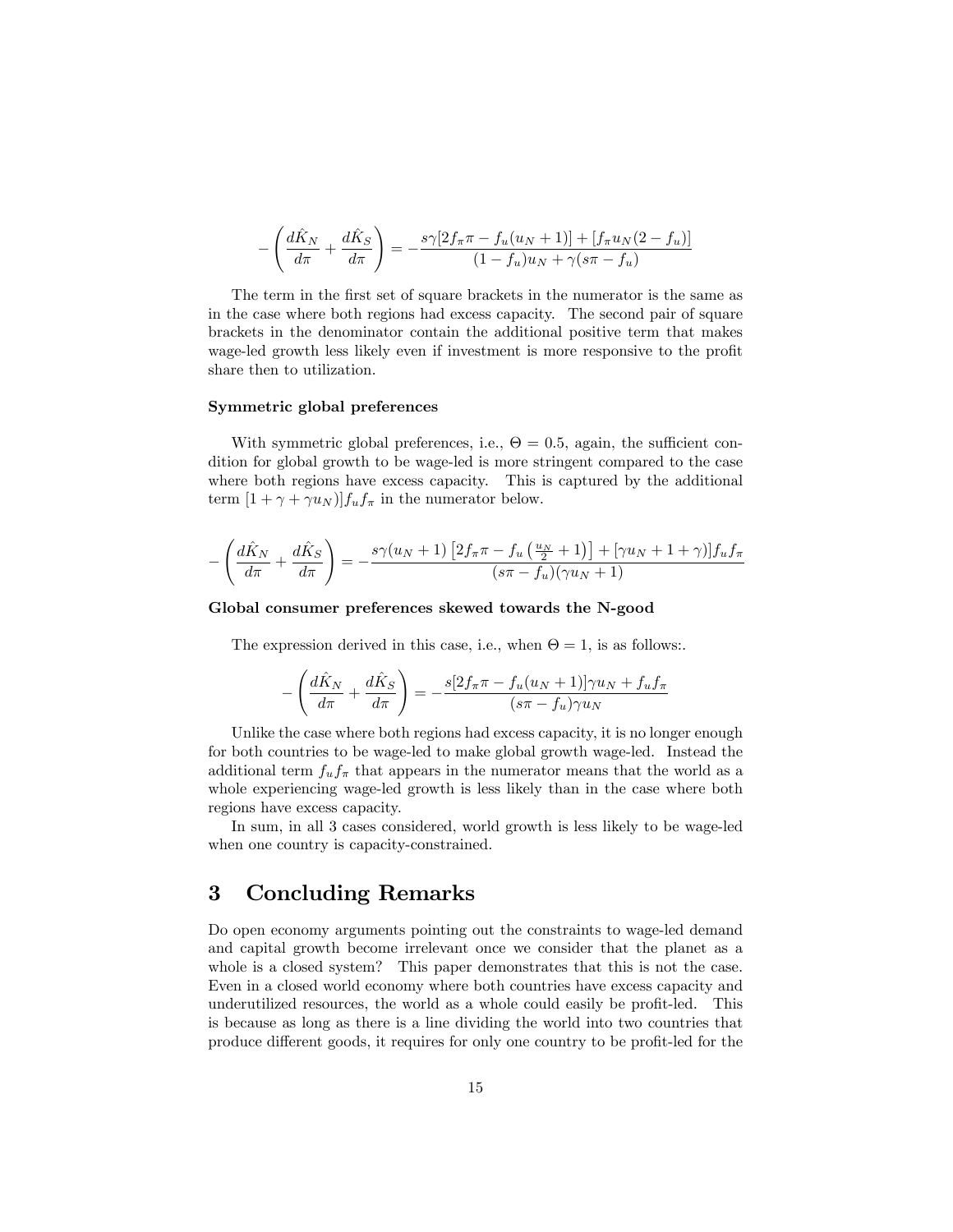Table 1: Definitions of key variables

| Variable                   | Definition                                                                    |  |  |
|----------------------------|-------------------------------------------------------------------------------|--|--|
| $Y_i$                      | Output of good <i>i</i> , respectively $(i = N, S)$                           |  |  |
| $\pi_i$                    | Profit share of output in each country $(i = N, S)$                           |  |  |
| $C_{ij}$                   | Consumption by country $j$ of good $i$                                        |  |  |
| $K_i$                      | Stock of capital in country $i(i = N, S); k = K_S/K_N$                        |  |  |
| $u_i$                      | Capacity utilization rate in country $i'$                                     |  |  |
| $\pi_i$ , $\tau_i$ , $W_i$ | Profit share of output, mark-up factor and nominal wage in country $i$        |  |  |
| $I_i$                      | Investment in country $i$ $(i = N, S)$                                        |  |  |
| $T$ $B$                    | Trade balance                                                                 |  |  |
| $S_i$                      | Saving rate in country $i$ $(i = N, S)$                                       |  |  |
| $P_i$                      | Price of good $i$                                                             |  |  |
| q                          | Relative price $(\equiv P_S/P_N)$                                             |  |  |
| $\Theta_i$                 | Share (with $q = 1$ ) of global consumption expenditure devoted to the good i |  |  |

world as a whole too to be profit-led. The fact that global consumption of the two goods is not identical may indeed push demand regimes in some countries in the direction of being profit-led.

The lesson extends to a multi-country world, where again, it's possible at least in theory for world demand and growth to be profit-led if even one or a few countries have that feature. Furthermore, the likelihood of world growth being profit-led increases if one incorporates the typical structuralist assumption that the South is capital constrained, and does not have excess capacity, or that the Southern countries are price takers in international tradable markets.<sup>12</sup> That the world economy is a closed system is not the central issue as long as individual countries can have trade imbalances and are not exactly alike in all respects.

## References

- Blecker, R. (1989). International competition, income distribution, and economic growth. *Cambridge Journal of Economics 13*, 395—412.
- Blecker, Robert. (1996). The new economic integration: Structuralist models of North-South trade and investment liberalization. *Structural Change and Economic Dynamics 7*, 321—45.
- Dutt, A. K. (2002, Spring). Thirlwall's law and uneven development. *Journal of Post Keynesian Economics 24* (3), 367—390.

 $12$  See, for example, Ros (2016), Razmi (2015) and Razmi (2016).